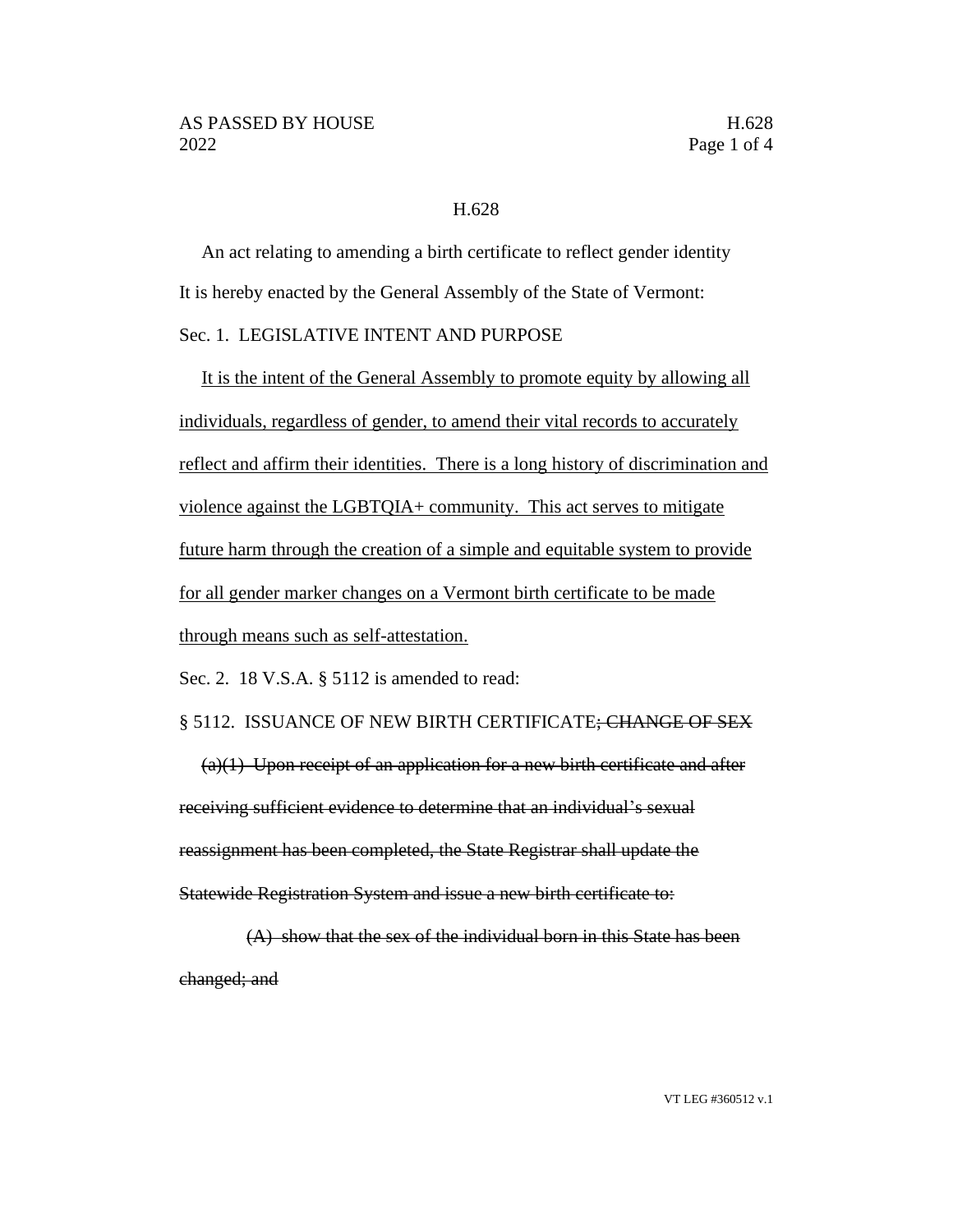(B) if the application is accompanied by a decree of the Probate Division authorizing a change of name associated with the change of sex, to reflect the change of name.

(2) The State Registrar shall record in the System the identity of the person requesting the new certificate, the nature and content of the change made, the person who made the change, and the date of the change.

(b)(1) An affidavit by a licensed physician who has treated or evaluated the individual stating that the individual has undergone surgical, hormonal, or other treatment appropriate for that individual for the purpose of gender transition shall constitute sufficient evidence to determine that sexual reassignment has been completed. The affidavit shall include the medical license number and signature of the physician.

(2) If the State Registrar denies an application under this section, the applicant may petition the Probate Division of the Superior Court, which shall review the application and relevant evidence de novo to determine if the issuance of a new birth certificate under this section is warranted. If the court issues a decree ordering the issuance of a new birth certificate under this section, the State Registrar shall update the Statewide Registration System and issue a new birth certificate in accordance with subsection (a) of this section.

VT LEG #360512 v.1 (c) A new certificate issued pursuant to subsection (a) of this section shall be substituted for the original birth certificate in official records. The new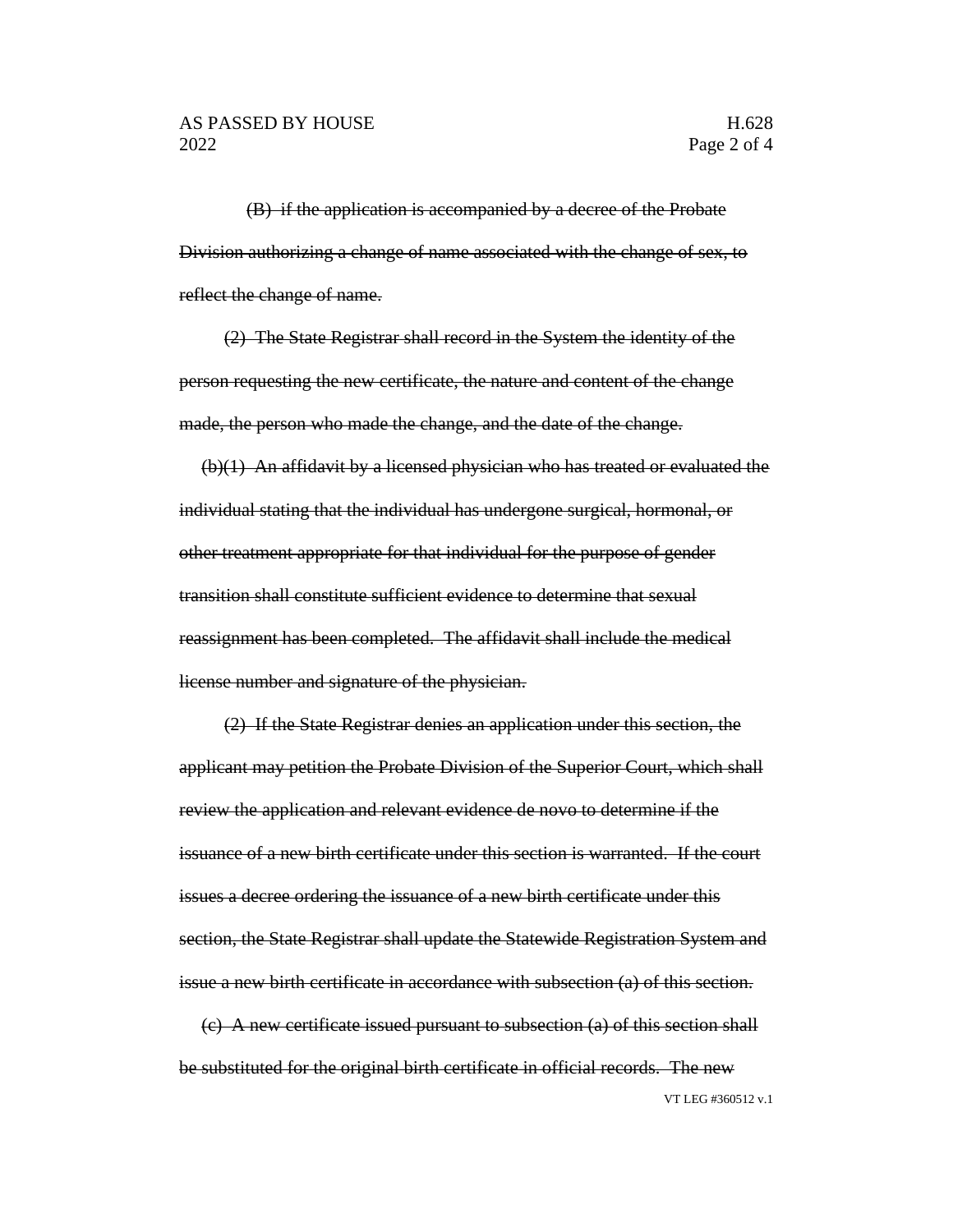certificate shall not show that a change in name or sex, or both, has been made. The original birth certificate, the Probate Division change of name decree, if any, and any other records relating to the issuance of the new birth certificate shall be confidential and shall be exempt from public inspection and copying under the Public Records Act; however an individual may have access to his or her own records and may authorize the State Registrar to confirm that he or she issued a new birth certificate to the individual that reflects a change in name or sex, or both.

(d) If an individual born in this State has an amended birth certificate showing that the sex of the individual has been changed, and the birth certificate is marked "Court Amended" or otherwise clearly shows that it has been amended, the individual may receive a new birth certificate from the State Registrar upon application.

(a) It is the policy of the State of Vermont to honor and acknowledge all gender identities and protect public health and dignity of all individuals in Vermont, irrespective of their gender. Accordingly, the State shall adopt a simple process by which an individual may amend the marker on a birth certificate to reflect the individual's gender identity, including a third nonbinary marker.

VT LEG #360512 v.1